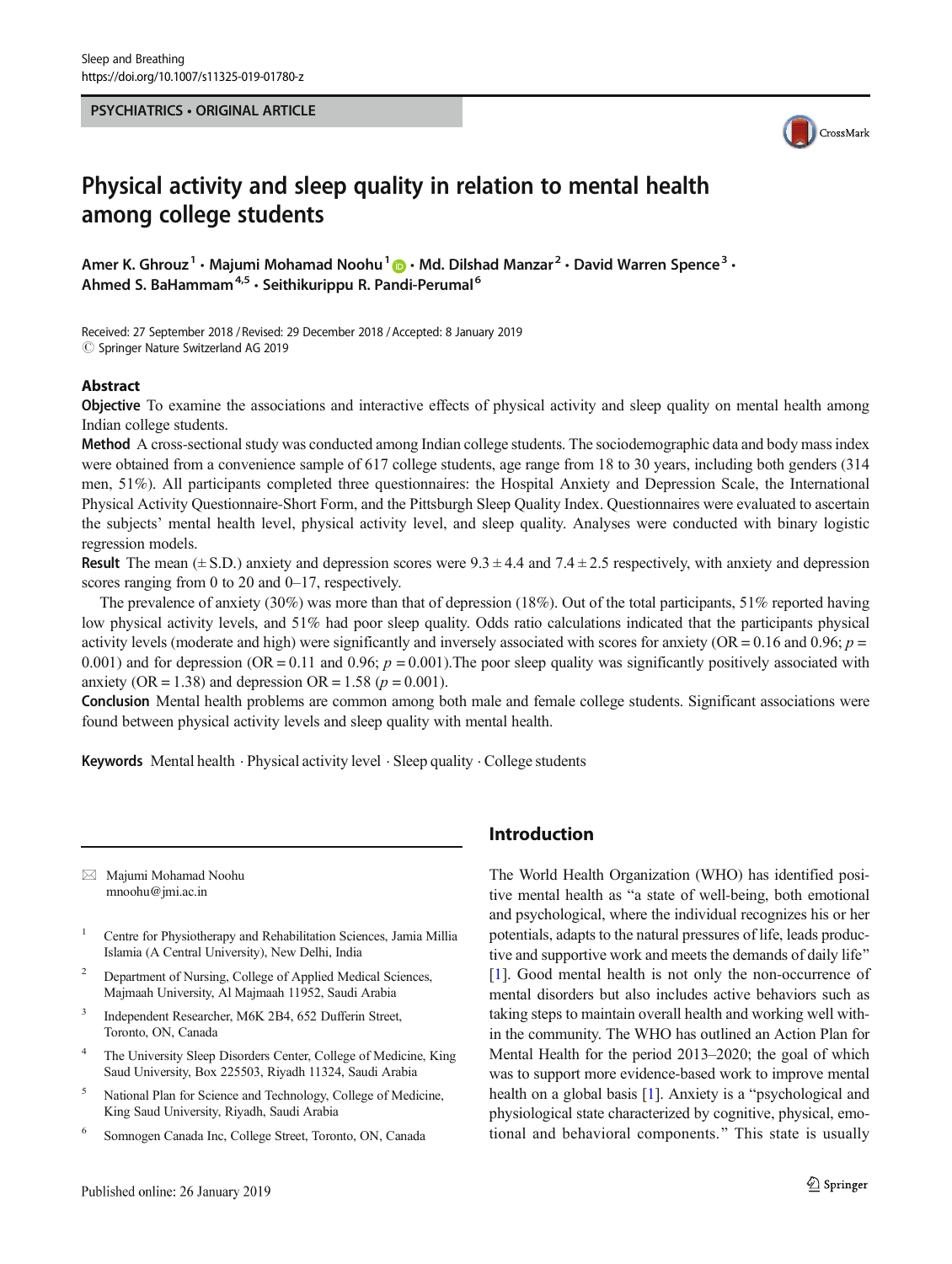disruptive and tends to promote efforts to reduce the source of anxiety, and thus can distract an individual from positive goal seeking and betterment of one's life and that of others. Depression is a common serious medical condition that negatively disturbs one's feelings, thoughts, and behaviors. Similar to the effects of anxiety, depression can cause various emotional and physical disturbances which ultimately reduce a person's ability to work and manage his/her home life functionally [\[2](#page-5-0)].

College students are "a special group of people who are having a critical transition period from adolescence to adulthood which can be one of the most stressful times in a person's life" [[3\]](#page-5-0). Mental health issues are a growing concern among university campuses. The most common mental health complaints among university students are anxiety and depression [\[4](#page-5-0), [5](#page-6-0)]. It has been found that depressive symptoms adversely impact the academic performance of students who are affected, thus setting into motion an internal chain of causation with negative consequences for the student's self-esteem, coping skills, and ultimately increasing their vulnerability to additional psychological health problems. In at least two studies, female students have been shown to exhibit poor mental health status when compared to male students, were more likely to be depressed, and more likely to experience anxiety during their university years  $[6, 7]$  $[6, 7]$  $[6, 7]$  $[6, 7]$ .

Reviews of various surveys have concluded that physical inactivity is the number one public health concern of the twenty-first century [[8\]](#page-6-0). The association of physical activity with mental health has been established in many studies, with further evidence showing that physical activity can have beneficial effects on mental health status of adults [[9](#page-6-0), [10](#page-6-0)]. Considerable evidence supports the conclusion that physical activity is an important contributor to the reduction of mental disturbance, i.e., it can distract from negative rumination, can aid in the production of beneficial and mood-elevating neurotransmitters, and can, at least partially, reduce the severity of certain mental health disorders. Recent studies on physical activity's influence on depression and anxiety in nonclinical adult participants show that exercise and other physical activities can decrease symptoms of depression and anxiety [\[11](#page-6-0)–[14](#page-6-0)].

Both sleep disturbances and mental health problems represent costly public health burdens, with effects that have an impact at the individual and community level [[15](#page-6-0), [16](#page-6-0)]. There is a growing amount of psychological and physiological evidence that sleep and mental health are closely associated, and indeed may have reciprocal and mutually facilitating effects [\[17\]](#page-6-0). Sleep disturbances have traditionally been seen as a result of mental health disorders. Although this is not controversial, current evidence also proposes that sleep problems or difficulties can contribute to the development of different mental health problems as well as to the maintenance of those already present [\[18](#page-6-0), [19\]](#page-6-0). More specifically, a growing amount of evidence suggests that sleep disorders, which produce circadian rhythm disturbances, may be at the root of mood disturbances and depression, and that depressed mood may have further negative feedback effects, which can exacerbate the original sleep disturbance. This pathological cycle may, in turn, trigger the onset of a variety of additional mental health problems [\[20\]](#page-6-0).

To the best of our knowledge, few studies have been conducted to investigate the association between physical activity, sleep quality, and mental health among Indian students. The present cross-sectional study aimed to investigate the association between physical activities and sleep quality with mental health among an Indian collegiate student population using self-reported questionnaires. The study hypothesized that there is a significant effect of physical activity and sleep quality on mental health among college students.

## Methods

#### **Participants**

The study population was a convenience sample of college students from different departments of Jamia Millia Islamia, New Delhi, India. Inclusion criteria were male or female students, 18–30 years of age, able to follow the instructions and to have reasonable fluency in the English language. Exclusion criteria included having any type of physical or mental condition that limits motor, sensory, or cognitive abilities, having contraindications for physical activity, being medically diagnosed as having a primary sleep disorder (e.g., sleep apnea or primary insomnia), or suffering from any confounding conditions, such as a neurologic, medical, or surgical disorder or having a history of sleep disorders.

The participants were informed about the objectives of this study. The participants' privacy rights were protected. All participants read and signed a consent form acknowledging that their participation was voluntary. The study was approved by the Institutional Ethics Committee (IEC) of Jamia Millia Islamia.

#### Measures

#### Hospital Anxiety and Depression Scale (HADS)

The Hospital Anxiety and Depression Scale (HADS) is a validated self-rating scale that measures the presence and severity of anxiety and depression in both hospital and community settings [\[21](#page-6-0)]. The HADS is comprised of 14 items divided equally between the two states (seven questions relating to anxiety and seven to depression). The questions cover how the person felt in the week just preceding the study and require 2–5 min to complete [[22](#page-6-0), [23](#page-6-0)].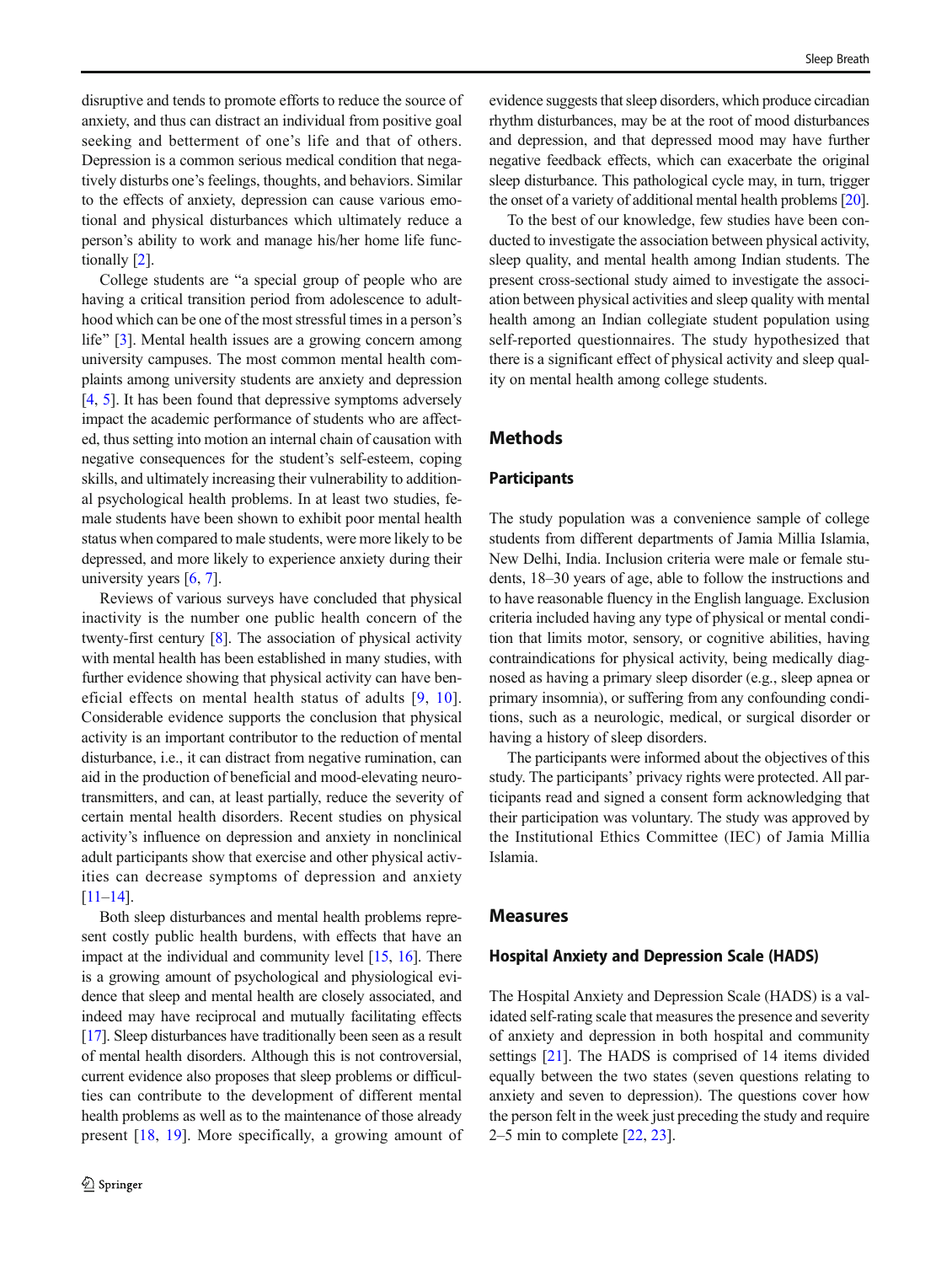Scoring and item presentation are based on a four-point Likert Scale on which " $0 =$  not at all; 1 = not very much; 2 = quite a lot; and  $3 =$  definitely." A maximum score of 21 points is possible for each subscale (anxiety and depression). For each scale, a respondent's score of 0 to 7 is interpreted to mean that the respondent has no apparent depression or anxiety symptoms; a score of 8 to 10 indicates evidence of a mild degree of depression or anxiety; a score of 11 to 14 indicates that symptoms are present to a moderate degree; scores in the range of 15 to 21 indicate a severe degree.

For the general adult population (nonclinical), the HADS scale is usually accepted to be a binary classification system for symptoms, i.e., one in which the respondent is deemed to merit further medical/psychiatric evaluation (labeled as a "caseness" level of symptom severity) only if the responses produce a score of greater than or equal to 11 points (moderate to severe symptoms) [\[22](#page-6-0), [24](#page-6-0)–[26\]](#page-6-0).

# International Physical Activity Questionnaire-Short Form

The International Physical Activity Questionnaire-Short Form (IPAQ-SF) is a self-report questionnaire evaluating levels of usual physical activities among adults ranging from 15 to 69 years [[27](#page-6-0)].

The IPAQ-SF consists of 7 items and records physical activity at four intensity levels: (1) vigorous intensity activities such as aerobics, (2) moderate-intensity activities such as leisure cycling, (3) walking, and (4) sitting. The IPAQ-SF asks participants to report activities performed for at least 10 min during the 7 days prior to completing the questionnaire. Respondents are asked to report the amount of time spent in physical activities performed during leisure time, work, domestic activities, and while traveling, at each of three intensities: mild, moderate, and vigorous [[27\]](#page-6-0). The physical activity of the last 7 days is calculated by measuring the time spent in activity intensity and by considering the estimated metabolic equivalent (MET) for that activity and ultimately converting the METs into an energy expenditure score. For a mild activity such as walking, the IPAQ-SF assigns a MET value of 3.3, moderate activity rates 4.0 METs, and vigorous intensity activity 8.0 METs [\[27](#page-6-0)].

#### Pittsburgh Sleep Quality Index

The Pittsburgh Sleep Quality Index (PSQI) is a self-reported questionnaire that asks respondents to report on their sleep quality and signs of sleep disturbance for the 1-month period prior to completing the questionnaire [[28](#page-6-0)]. The PSQI, which has been extensively evaluated and used across many different populations, was designed for use by both clinicians and re-searchers [[29](#page-6-0), [30](#page-6-0)].

The PSQI includes 19 questions, categorized into seven groups that collectively make up a global sleep quality score. This aggregate score is derived from questions relating to "sleep quality, sleep latency, sleep duration, habitual sleep efficiency, sleep disturbance, use of sleeping medications and daytime dysfunction. The PSQI items use different response categories that include recording the usual bedtime, usual wake time, the number of actual hours slept, and the number of minutes to fall asleep" [[28,](#page-6-0) [31](#page-6-0)].

Each constituent question produces a score on a scale from 0 to 3, with a score of 3 indicating the greatest dysfunction. The total score is made up of scores from each of the seven subgroups of questions, giving a cumulated score between 0 and 21, with lower scores indicating better sleep quality and higher scores indicating poorer sleep quality [[28](#page-6-0)]. If the PSQI score is less than 5, it is inferred that the respondent has a good quality of sleep, and vice versa for higher scores. These scoring criteria re-based on multiple studies using a range of population samples, including college student respondents, and are believed to generalize to the current sample studied [\[32](#page-6-0)–[34\]](#page-6-0).

#### Statistical analysis

The Statistical Package for the Social Sciences 21.0 (SPSS Inc., Chicago, Illinois) was used for data analysis. Descriptive statistics were used for the presentation of participant characteristics. Binary logistic regression analysis was performed for the association between the independent variables (physical activity and sleep quality) and the dependent variable (mental health). Significance level of  $p < 0.05$  was fixed for the analysis.

# Results

The data were collected using the questionnaires administered to students of different departments of Jamia Millia Islamia, India. The three questionnaires (HADS, IPAQ-SF, and PSQI) were distributed to a convenience sample of 649 participants. The 649 participants were screened based on their eligibility for inclusion in the study. Six hundred and seventeen participants met the inclusion criteria for the study. Of the 32 participants who were excluded, 19 were excluded because they did not meet the inclusion criteria, whereas the remaining 13 were excluded due to improper completion of the questionnaires. Completion of the consent form and the questionnaires took approximately 15– 20 min. Sociodemographic findings, anthropometrics, and questionnaire responses for the study participants are summarized in Table [1.](#page-3-0)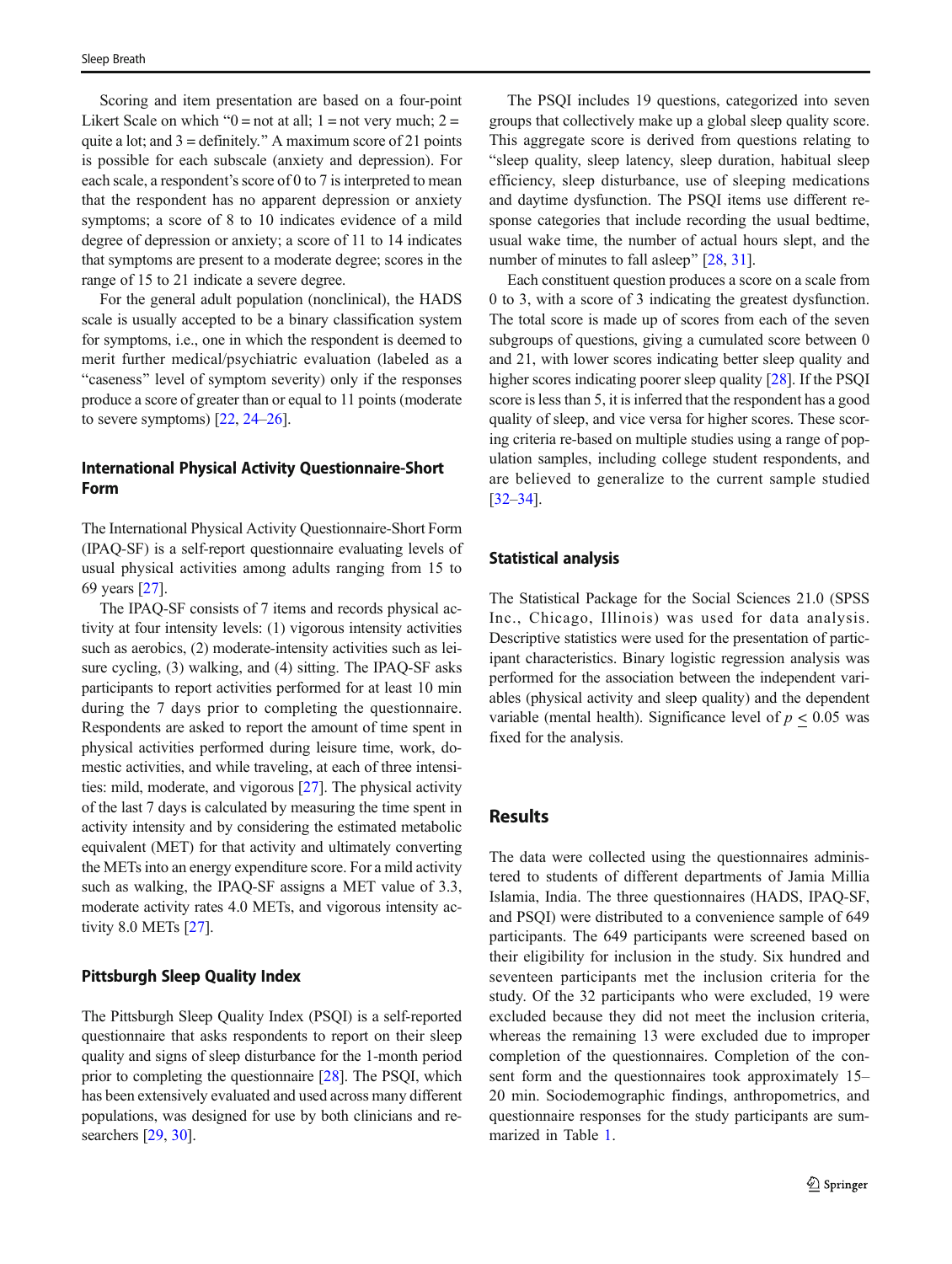<span id="page-3-0"></span>

|            | Table 1 Sociodemographic     |
|------------|------------------------------|
|            | characteristics of the study |
| population |                              |

| Characteristics           |                                        | $Mean \pm SD$<br>frequency $(\% )$ |
|---------------------------|----------------------------------------|------------------------------------|
| Age (years)               |                                        | $23.4 \pm 3.6$                     |
| Gender                    | Male                                   | 314(51%)                           |
|                           | Female                                 | 303 $(49%)$                        |
| Level of education        | Undergraduate                          | 330 (54%)                          |
|                           | Postgraduate                           | 165 $(26%)$                        |
|                           | PhD scholar                            | $122(20\%)$                        |
| Years in college          | Freshman (Junior)                      | 210 (34%)                          |
|                           | Senior                                 | 407 (66%)                          |
|                           | Hostel in college                      | 274 (44%)                          |
| Type of residence         | Rented outside the college             | 195 (32%)                          |
|                           | Home (with family)                     | 148 (24%)                          |
| Height (cm)               |                                        | $165.3 \pm 9.4$                    |
| Weight (kg)               |                                        | $61.1 \pm 10.9$                    |
| Body mass index $(kg/m2)$ |                                        | $22.5 \pm 3.7$                     |
| <b>HADS</b> score         |                                        |                                    |
|                           | Anxiety score                          | $9.3 \pm 4.4$                      |
|                           | Normal                                 | 438 (70%)                          |
|                           | Caseness                               | 179 (30%)                          |
|                           | Depression score                       | $7.4 \pm 2.5$                      |
|                           | Normal                                 | 515 (82%)                          |
|                           | Caseness                               | 102(18%)                           |
| PSQI global (total) score |                                        | $5.3 \pm 2.5$                      |
| Sleep quality             | Healthier sleep quality ( $PSQI < 5$ ) | 302(49%)                           |
|                           | Poor sleep quality (PSQI $\geq$ 5)     | 315(51%)                           |
| Physical activity level   | Low                                    | 317(51%)                           |
|                           | Moderate                               | 234 (38%)                          |
|                           | High                                   | 66 (11\%)                          |

## Association between physical activity and mental health

Table [2](#page-4-0) shows associations between the predicted variables (anxiety and depression) and the predictor variables (physical activity level and sleep quality). The physical activity level was significantly and inversely associated with anxiety,  $p <$ 0.05. The odds of moderately physically active students to have anxiety symptoms was  $(OR = 0.16; 95\% \text{ CI}, 0.10-$ 0.24) when compared to students with low activity levels, i.e., the physically active students were 6.45 times less likely to have anxiety with every one unit increase in the physical activity score. The highly physically active students were found to be  $(OR = 0.10; 95\% \text{ CI}, 0.04-0.23)$ , which means that more physically active students (or with high activity levels) where 10.42 times to have a low anxiety level for every one unit increase in the physical activity score when compared to the physically inactive students.

Furthermore, the physical activity level was significantly inversely associated with the depression,  $p < 0.05$ . The odds

for moderately physically active students to have depressive symptoms was  $(OR = 0.11; 95\% \text{ CI}, 0.06-0.21)$ , when compared to the inactive students, i.e., the moderately physically active students were 8.93 times more likely not to have depression with every one unit increase in the physical activity score. Among students who had high physical activity levels, the odds of having depressive symptoms was  $(OR = 0.10;$ 95% CI, 0.03–0.31) the same as the odds of having anxiety.

#### Association between sleep quality and mental health

The findings showed that poor mental health, as measured by the presence of higher levels of anxiety and/or depressive symptoms, was associated with poor sleep quality. The overall association between the predicted variables (anxiety and depression) and the predictor variable (sleep quality) is shown in Table [2](#page-4-0). Poor sleep quality was significantly positively associated with the anxiety and depression,  $p < 0.05$ . The odds for students who had a higher PSQI score, i.e., poorer sleep quality (high scores on the PSQI denote the greatest sleep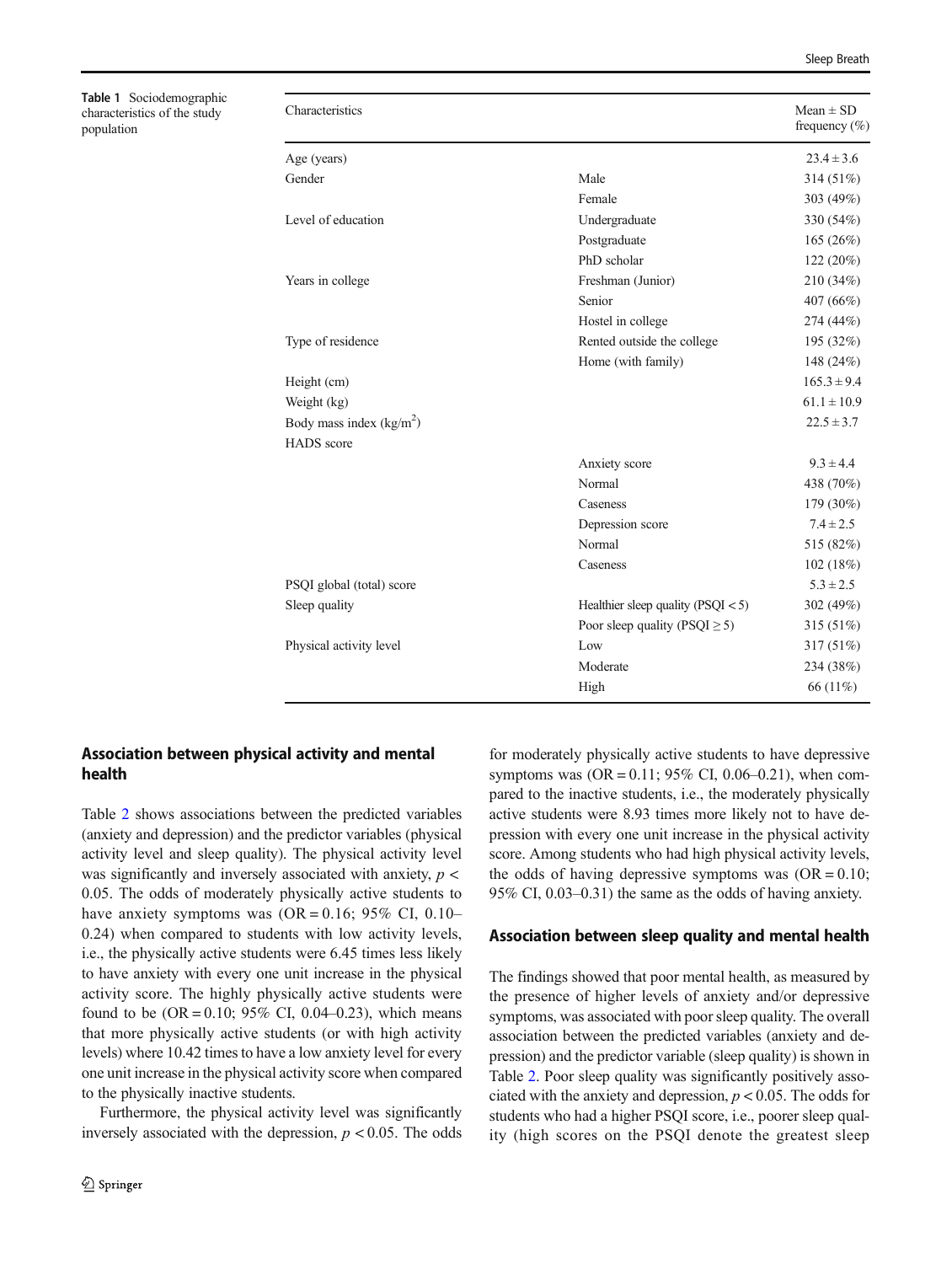<span id="page-4-0"></span>Table 2 Binary logistic regression analysis: physical activity level and sleep quality with anxiety and depression

| Predictors    | 95% CI for EXP $(\beta)$ |                |       | 95% CI for EXP $(\beta)$ |            |              |       |       |
|---------------|--------------------------|----------------|-------|--------------------------|------------|--------------|-------|-------|
|               | Sig.                     | $Exp( \beta )$ | Lower | Upper                    | Sig.       | $Exp(\beta)$ | Lower | Upper |
| Anxiety       |                          |                |       |                          | Depression |              |       |       |
| PA LEVEL Ref: |                          |                |       |                          |            |              |       |       |
| Low           | .001                     |                |       |                          | .001       |              |       |       |
| Moderate      | .001                     | .16            | .10   | .24                      | .001       | .11          | .06   | .21   |
| High          | .001                     | .10            | .04   | .23                      | .001       | .10          | .03   | .31   |
| PSQI TOT      | .001                     | 1.39           | 1.28  | 1.50                     | .001       | 1.52         | 1.38  | 1.68  |

Significant at 5%; Ref, reference category; Exp ( $\beta$ ), the exponentiation of the  $\beta$  coefficient; CI, confidence Interval; PA LEVEL, physical activity level; PSQI TOT, total score of PSQI

dysfunction) were 1.39 times more likely to have anxiety  $(OR = 1.39; 95\% \text{ CI}, 1.28-1.50)$  than those with good sleep quality and 1.52 times more likely than those with good sleep quality to have depressive symptoms ( $OR = 1.52$ ; 95% CI, 1.38–1.68) for every one unit increase in the total score of PSQI.

## **Discussion**

The WHO has concluded that mental health disorders account for approximately 15% of all diseases. This percentage equates to around 450 million people worldwide who are suffering from a mental disorder, a figure which may underestimate the prevalence in low and middle-income countries, where psychiatric or mental health services tend to be more limited. Nevertheless, the effect of mental health problems on physical health and on basic needs such as sleep is being increasingly appreciated.

The use of college students as a study sample is particularly relevant for the larger issue of global public health, not merely because students represent a convenient target group for survey research, which is frequently carried out in universitybased research installations, but also because depression and anxiety are among the most often encountered complaints from those who are facing the challenges of college and university life. Moreover, depression and anxiety symptoms are the most commonly reported difficulties among those who have been diagnosed with mental illness. The present investigators, therefore, believe that the choice of college students was appropriate in view of the broader generalizability of mental health issues that are experienced during the university-age years.

In the current study, the prevalence of anxiety was found to be higher than the reported prevalence of depression. These findings are consistent with those of other studies, a fact which is not surprising since college students share many of the vulnerabilities with the general population. MacKean found that university students have a higher risk for negative mental health consequences since they are exposed to two causes of stress accruing from their transitional status, i.e., "stress related to the transition from high school to university, and stress related to the transition from adolescence to adulthood" [[35\]](#page-6-0). Anxiety is the most frequently occurring mental health problem among college students, with around 12% of students having been shown to have an anxiety disorder [[36](#page-6-0)]. Based on the Anxiety and Depression Association of America, anxiety-based conditions are widespread and represent one of the most commonly reported types of mental health disorders among university students. It has been demonstrated that of the 40 million Americans who have self-reported or have been diagnosed with anxiety; 75% stated that they experienced their first incident or event of anxiety at around 22 years of age. Another widespread mental health condition among students is depression, with prevalence rates among university students having been shown to be 7–9% [\[36](#page-6-0), [37](#page-6-0)].

Our results are supported by other studies, which have shown that the anxiety level were higher among females than males [[6,](#page-6-0) [38](#page-7-0)]. Our results are supported by one study conducted in India, which found the prevalence of depression to be slightly higher among males than females [[39\]](#page-7-0). This was in contrast to the observations made in several studies where depression was found to be significantly higher among females than males [\[37](#page-6-0), [40](#page-7-0)]. By contrast, one study reported that depressive symptoms occurred more frequently among males, possibly due to the influence of certain external factors, such as anxiety arising from the need for timely employment to take up familial responsibilities, from the influence of substance abuse, or from peer group pressures [\[39](#page-7-0)]. A study by Verger et al. supports our results showing that the first-year students were at a higher risk of having mental health disorders [\[41\]](#page-7-0). This finding may have been due to reasons confirmed in other studies showing that younger students often have inefficient coping capabilities and an absence of independence or autonomy when compared to students in more advanced years of study. The greater prevalence of mental health symptoms shown by first-year students may have been affected by the college environment and the stresses linked to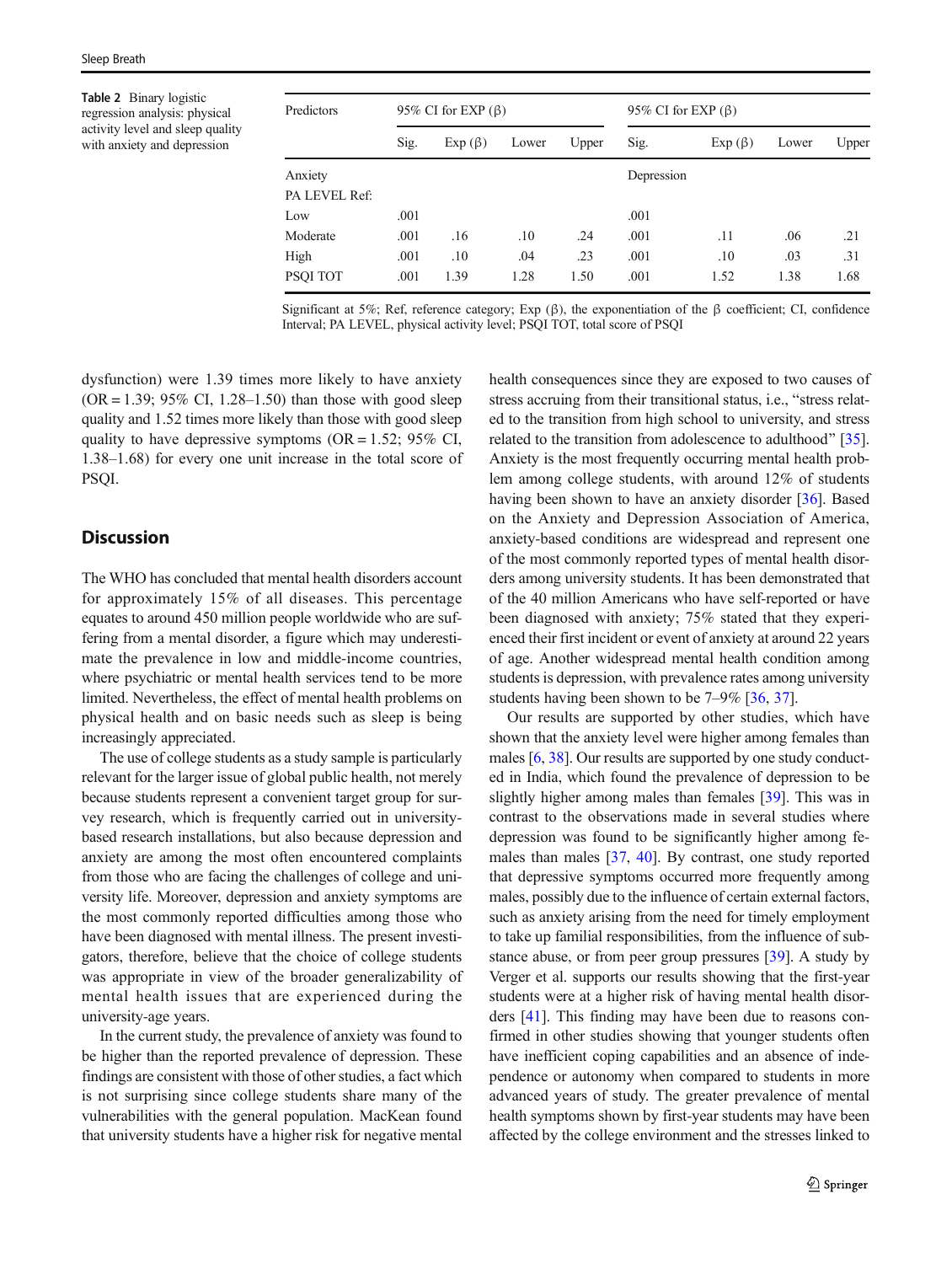<span id="page-5-0"></span>transitioning away from their families and friends, as well as the need to be self-sufficient and to carry out tasks and functions independently. Also, Eisenberg et al. reported that the incidence of depression and anxiety was 15.6% among undergraduate students and 13% among graduate students, a finding which is consistent with our own [[6](#page-6-0)]. Nevertheless, further studies are needed to more broadly generalize our conclusions among Indian college students to other population groups.

Our findings are in line with those of Asztalos et al., who established that the association between physical activity and mental health were always positive, regardless of the intensity of activity [\[42](#page-7-0)]. Hence, all physical activity types were either positively associated with emotional well-being or inversely associated with psychological complaints such as depression and anxiety. In terms of the association between physical activity and mental health, current evidence suggests that physical activity can be used as an important intervention in the treatment of mental health disorders [[10](#page-6-0), [14\]](#page-6-0). Moreover, physical activity is an effective strategy to assist in reducing negative emotions and thus may represent a strategy for promoting better mental health among nonclinical groups [[43\]](#page-7-0). A recent meta-analysis of the effect of physical activity on depression and anxiety in nonclinical adults showed that physical activity moderately decreased depressive symptoms as well as anxiety to a lower but nevertheless significant extent [\[13\]](#page-6-0). Exercise has been found to achieve a greater reduction in depressive symptoms than no treatment, placebo, or other interventions such as meditation. Taken together these findings were interpreted to support the conclusion that "exercise is moderately more effective than a control intervention for reducing symptoms of depression"  $[12]$  $[12]$  $[12]$ .

Earlier research has shown that sleep disturbance is related to poorer mental health results from childhood to adulthood (including more depression, anxiety, and aggression behaviors). The confirmed associations between sleep and mental health have been investigated among adolescents and young adults. A study reported that about 67% of adolescents with several disturbances in sleep (such as trouble falling asleep, remaining asleep, and awakening early) were diagnosed as having a DSM (Diagnostic and Statistical Manual of Mental Disorders)-related anxiety or depressive condition. Poor sleep quality has been correlated with increased rates of rulebreaking behaviors, aggressive behaviors, depression, and anxiety [[44\]](#page-7-0). Another paper has suggested that in university students in particular, night-time sleep difficulties are linked to depression, obsessive-compulsive behaviors, and psychological distress [[45\]](#page-7-0). Additionally, a bidirectional association has been found between disturbances in sleep, anxiety, and depression, suggesting that each contributes to the development of the other [[46\]](#page-7-0).

There were certain shortcomings with the present study. First, a cross-sectional study limits the strength of relationships and does not assess cause and effect. This methodological concern limits the interpretation of the study's findings. Second, the questionnaires utilized self-reported symptoms but not symptoms that were clinically verified, thus affecting the validity of the variables of interest. Third, despite the substantial size of the sample, it may not have been sufficient to generalize the findings, especially to other populations.

The present study has demonstrated the interrelatedness of physical activity level, sleep quality, and mental health in college students from different educational levels, including students of both genders and in different types of residences. The findings suggest that college students may benefit from support systems for improving the mental status of the students improving coping skills.

# Conclusions

There was a significant association between physical activity and sleep quality with mental health. Further studies are needed to clarify the causal relationships between physical activity levels, sleep quality, and mental health.

Funding Jamia Millia Islamia (JMI), New Delhi, provided the facilities for carrying out the investigation but no funding was received in any other form.

#### Compliance with ethical standards

The study was approved by the Institutional Ethics Committee (IEC) of JMI New Delhi.

Conflict of interest None of the authors have any conflict of interests to be disclosed with respect to this study.

Informed consent information All the participants gave written informed consent before enrolment into the study.

Publisher's note Springer Nature remains neutral with regard to jurisdictional claims in published maps and institutional affiliations.

# References

- 1. World Health Organization (2013) Mental health action plan 2013- 2020. W. H. O. (WHO). Geneva. [https://www.who.int/mental\\_](https://www.who.int/mental_health/publications/action_plan/en/) [health/publications/action\\_plan/en/.](https://www.who.int/mental_health/publications/action_plan/en/) Accessed on 21.04.2017
- 2. Kessler RC, Berglund P, Demler O, Jin R, Merikangas KR, Walters EE (2005) Lifetime prevalence and age-of-onset distributions of DSM- IV disorders in the National Comorbidity Survey Replication. Arch Gen Psychiatry 62:593–602. [https://doi.org/10.](https://doi.org/10.1001/archpsyc.62.6.593) [1001/archpsyc.62.6.593](https://doi.org/10.1001/archpsyc.62.6.593)
- 3. Buchanan JL (2012) Prevention of depression in the college student population: a review of the literature. Arch Psychiatr Nurs 26:21– 42. <https://doi.org/10.1016/j.apnu.2011.03.003>
- 4. Benton SA, Benton SL (2006) College student mental health: effective services and strategies across campus. NASPA, Washington, D.C.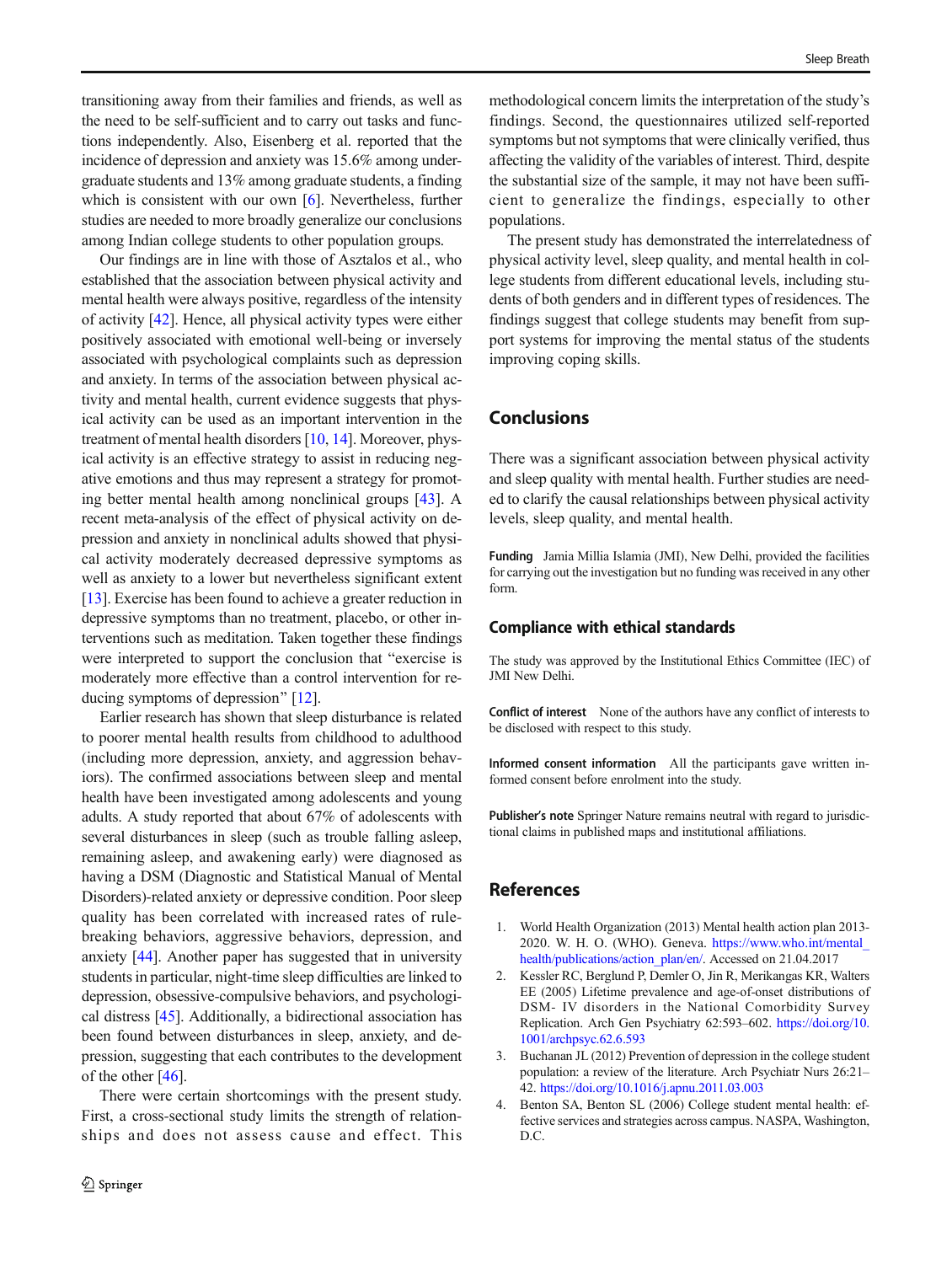- <span id="page-6-0"></span>5. Watkins DC, Hunt JB, Eisenberg D (2012) Increased demand for mental health services on college campuses: perspectives from administrators. Qual Soc Work 11:319–337. [https://doi.org/10.1177/](https://doi.org/10.1177/1473325011401468) [1473325011401468](https://doi.org/10.1177/1473325011401468)
- 6. Eisenberg D, Gollust SE, Golberstein E, Hefner JL (2007) Prevalence and correlates of depression, anxiety, and suicidality among university students. Am J Orthop 77:534–542. [https://doi.](https://doi.org/10.1037/0002-9432.77.4.534) [org/10.1037/0002-9432.77.4.534](https://doi.org/10.1037/0002-9432.77.4.534)
- 7. Burris JL, Brechting EH, Salsman J, Carlson CR (2009) Factors associated with the psychological well-being and distress of university students. J Am Coll Heal 57:536–543. [https://doi.org/10.3200/](https://doi.org/10.3200/JACH.57.5.536-544) [JACH.57.5.536-544](https://doi.org/10.3200/JACH.57.5.536-544)
- 8. Trost SG, Blair SN, Khan KM (2014) Physical inactivity remains the greatest public health problem of the 21st century: evidence, improved methods and solutions using the '7 investments that work' as a framework. Br J Sports Med 48:169–170. [https://doi.](https://doi.org/10.1136/bjsports-2013-093372) [org/10.1136/bjsports-2013-093372](https://doi.org/10.1136/bjsports-2013-093372)
- VanKim NA, Nelson TF (2013) Vigorous physical activity, mental health, perceived stress, and socializing among college students. Am J Health Promot 28:7–15. [https://doi.org/10.4278/ajhp.](https://doi.org/10.4278/ajhp.111101-QUAN-395) [111101-QUAN-395](https://doi.org/10.4278/ajhp.111101-QUAN-395)
- 10. Jayakody K, Gunadasa S, Hosker C (2014) Exercise for anxiety disorders: systematic review. Br J Sports Med 48:187–196. <https://doi.org/10.1136/bjsports-2012-091287>
- 11. Mammen G, Faulkner G (2013) Physical activity and the prevention of depression: a systematic review of prospective studies. Am J Prev Med 45:649–657. [https://doi.org/10.1016/j.amepre.2013.08.](https://doi.org/10.1016/j.amepre.2013.08.001) [001](https://doi.org/10.1016/j.amepre.2013.08.001)
- 12. Cooney G, Dwan K, Mead G (2014) Exercise for depression. JAMA 311:2432–2433. <https://doi.org/10.1001/jama.2014.493>
- 13. Rebar AL, Stanton R, Geard D, Short C, Duncan MJ, Vandelanotte C (2015) A meta-meta-analysis of the effect of physical activity on depression and anxiety in non-clinical adult populations. Health Psychol Rev 9:366–378. [https://doi.org/10.1080/17437199.2015.](https://doi.org/10.1080/17437199.2015.1022901) [1022901](https://doi.org/10.1080/17437199.2015.1022901)
- 14. Carter T, Morres ID, Meade O, Callaghan P (2016) The effect of exercise on depressive symptoms in adolescents: a systematic review and meta-analysis. J Am Acad Child Adolesc Psychiatry 55: 580–590. <https://doi.org/10.1016/j.jaac.2016.04.016>
- 15. Patel V, Flisher AJ, Hetrick S, McGorry P (2007) Mental health of young people: a global public-health challenge. Lancet 369:1302– 1313. [https://doi.org/10.1016/S0140-6736\(07\)60368-7](https://doi.org/10.1016/S0140-6736(07)60368-7)
- 16. Robotham D (2011) Sleep as a public health concern: insomnia and mental health. J Pub Men Health 10:234–237. [https://doi.org/10.](https://doi.org/10.1108/17465721111188250) [1108/17465721111188250](https://doi.org/10.1108/17465721111188250)
- 17. Baglioni C, Nanovska S, Regen W, Spiegelhalder K, Feige B, Nissen C, Reynolds CF III, Riemann D (2016) Sleep and mental disorders: a meta-analysis of polysomnographic research. Psychol Bull 142:969–990. <https://doi.org/10.1037/bul0000053>
- 18. Baglioni C, Battagliese G, Feige B, Spiegelhalder K, Nissen C, Voderholzer U, Lombardo C, Riemann D (2011) Insomnia as a predictor of depression: a meta-analytic evaluation of longitudinal epidemiological studies. J Affect Disord 135:10–19. [https://doi.org/](https://doi.org/10.1016/j.jad.2011.01.011) [10.1016/j.jad.2011.01.011](https://doi.org/10.1016/j.jad.2011.01.011)
- 19. Soehner AM, Kaplan KA, Harvey AG (2013) Insomnia comorbid to severe psychiatric illness. Sleep Med Clin 8:361–371. [https://doi.](https://doi.org/10.1016/j.jsmc.2013.04.007) [org/10.1016/j.jsmc.2013.04.007](https://doi.org/10.1016/j.jsmc.2013.04.007)
- 20. Scott AJ, Webb TL, Rowse G (2017) Does improving sleep lead to better mental health? A protocol for a meta-analytic review of randomised controlled trials. BMJ Open 7(9):e016873. [https://doi.](https://doi.org/10.1136/bmjopen-2017-016873) [org/10.1136/bmjopen-2017-016873](https://doi.org/10.1136/bmjopen-2017-016873)
- 21. Zigmond AS, Snaith RP (1983) The hospital anxiety and depression scale. Acta Psychiatr Scand 67:361–370. [https://doi.org/10.](https://doi.org/10.1111/j.1600-0447.1983.tb09716.x) [1111/j.1600-0447.1983.tb09716.x](https://doi.org/10.1111/j.1600-0447.1983.tb09716.x)
- 22. Bjelland I, Dahl AA, Haug TT, Neckelmann D (2002) The validity of the Hospital Anxiety and Depression Scale: an updated literature

review. J Psychosom Res 52:69–77. [https://doi.org/10.1016/S0022-](https://doi.org/10.1016/S0022-3999(01)00296-3) [3999\(01\)00296-3](https://doi.org/10.1016/S0022-3999(01)00296-3)

- 23. Stern AF (2014) The hospital anxiety and depression scale. Occup Med (Lond) 64:393–394. <https://doi.org/10.1093/occmed/kqu024>
- 24. Crawford JR, Henry JD, Crombie C, Taylor EP (2001) Normative data for the HADS from a large non-clinical sample. Br J Clin Psychol 40:429–434. <https://doi.org/10.1348/014466501163904>
- 25. Hinz A, Brahler E (2011) Normative values for the hospital anxiety and depression scale (HADS) in the general German population. J Psychosom Res 71:74–78. [https://doi.org/10.1016/j.jpsychores.](https://doi.org/10.1016/j.jpsychores.2011.01.005) [2011.01.005](https://doi.org/10.1016/j.jpsychores.2011.01.005)
- 26. Bocerean C, Dupret E (2014) A validation study of the Hospital Anxiety and Depression Scale (HADS) in a large sample of French employees. BMC Psychiatry 14:354. [https://doi.org/10.1186/](https://doi.org/10.1186/s12888-014-0354-0) [s12888-014-0354-0](https://doi.org/10.1186/s12888-014-0354-0)
- 27. IPAQ Research Committee (2005) Guidelines for data processing and analysis of the International Physical Activity Questionnaire (IPAQ)-short and long forms. <http://www.ipaq.ki.se/scoring.pdf>. Accessed on 31/03/2017
- 28. Buysse DJ, Reynolds CF 3rd, Monk TH, Berman SR, Kupfer DJ (1989) The Pittsburgh Sleep Quality Index: a new instrument for psychiatric practice and research. Psychiatry Res 28:193–213. [https://doi.org/10.1016/0165-1781\(89\)90047-4](https://doi.org/10.1016/0165-1781(89)90047-4)
- 29. Grandner MA, Kripke DF, Yoon IY, Youngstedt SD (2006) Criterion validity of the Pittsburgh Sleep Quality Index: investigation in a non-clinical sample. Sleep Biol Rhythms 4:129–139. <https://doi.org/10.1111/j.1479-8425.2006.00207.x>
- 30. Manzar MD, BaHammam AS, Hameed UA, Spence DW, Pandi-Perumal SR, Moscovitch A, Streiner DL (2018) Dimensionality of the Pittsburgh Sleep Quality Index: a systematic review. Health Qual Life Outcomes 16(1):89. [https://doi.org/10.1186/s12955-](https://doi.org/10.1186/s12955-018-0915-x) [018-0915-x](https://doi.org/10.1186/s12955-018-0915-x)
- 31. Salahuddin M, Maru TT, Kumalo A, Pandi-Perumal SR, Bahammam AS, Manzar MD (2017) Validation of the Pittsburgh sleep quality index in community dwelling Ethiopian adults. Health Qual Life Outcomes 15:58. [https://doi.org/10.1186/](https://doi.org/10.1186/s12955-017-0637-5) [s12955-017-0637-5](https://doi.org/10.1186/s12955-017-0637-5)
- 32. Gelaye B, Lohsoonthorn V, Lertmeharit S, Pensuksan WC, Sanchez SE, Lemma S, Berhane Y, Zhu X, Vélez JC, Barbosa C, Anderade A (2014) Construct validity and factor structure of the pittsburgh sleep quality index and epworth sleepiness scale in a multi-national study of African, South East Asian and South American college students. PLoS One 9(12):e116383. [https://doi.org/10.1371/](https://doi.org/10.1371/journal.pone.0116383) [journal.pone.0116383](https://doi.org/10.1371/journal.pone.0116383)
- 33. Manzar MD, Moiz JA, Zannat W, Spence DW, Pandi-Perumal SR, BaHammam AS, Hussain ME (2015) Validity of the Pittsburgh sleep quality index in Indian university students. Oman Med J 30: 193–202
- 34. Dietch JR, Taylor DJ, Sethi K, Kelly K, Bramoweth AD, Roane BM (2016) Psychometric evaluation of the PSQI in U.S. college students. J Clin Sleep Med 12:1121–1129. [https://doi.org/10.5664/](https://doi.org/10.5664/jcsm.6050) [jcsm.6050](https://doi.org/10.5664/jcsm.6050)
- 35. MacKean G (2011) Mental health and well-being in postsecondary education settings: a literature and environmental scan to support planning and action in Canada. CACUSS pre-conference workshop on mental health, Toronto
- 36. Blanco C, Okuda M, Wright C, Hasin DS, Grant BF, Liu SM, Olfson M (2008) Mental health of college students and their noncollege- attending peers: results from the national epidemiologic study on alcohol and related conditions. Arch Gen Psychiatry 65: 1429–1437. <https://doi.org/10.1001/archpsyc.65.12.1429>
- 37. Eisenberg D, Hunt J, Speer N (2013) Mental health in American colleges and universities: variation across student subgroups and across campuses. J Nerv Ment Dis 201:60–67. [https://doi.org/10.](https://doi.org/10.1097/NMD.0b013e31827ab077) [1097/NMD.0b013e31827ab077](https://doi.org/10.1097/NMD.0b013e31827ab077)